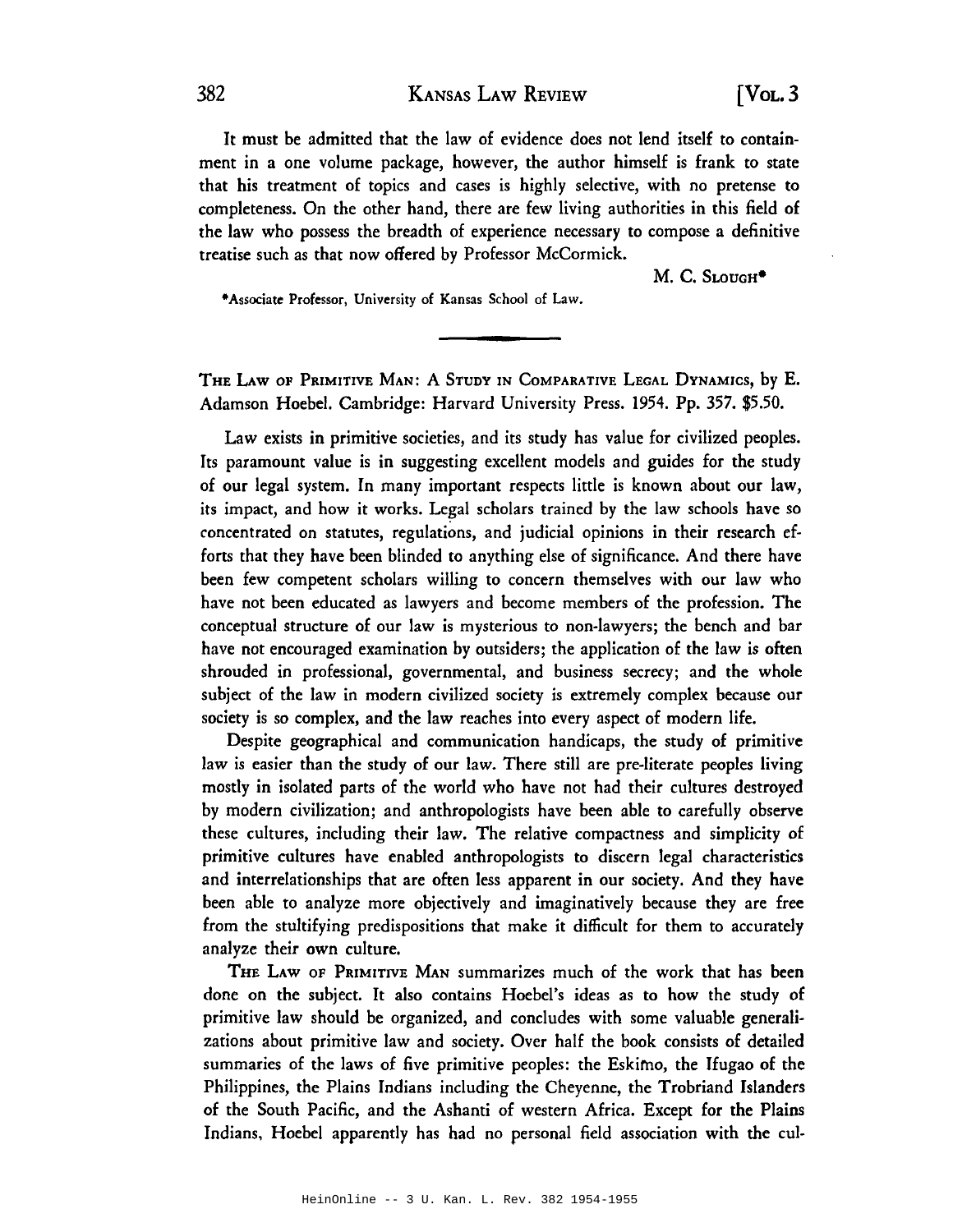## 1955] BOOK REVIEWS 383

tures involved, and his descriptions are drawn from the published accounts of other scholars.

Hoebel takes issue with some earlier anthropoligists on several of their basic conclusions. He denies that primitive cultures have no law, only custom; and he demonstrates that even such undeveloped people as the Eskimo have a system of law that is important in the internal regulation of their society. He denies that primitive law usually has its origin in religion or is usually ritualistic. He disagrees with those who believe primitive government to be generally despotic, and instead concludes that it is usually democratic to the point of near-anarchy. Despotism he sees as the middle stage in the evolution of government from the democracy of primitive man to the democracy of highly developed civilized societies.

Primitive legal procedure is extremely varied from culture to culture. Yelling matches, melees, sing duels, ordeals, sorcery, and compositions are some of the devices used. Magic is often resorted to as a means of judging guilt. Sanctions, too, are extremely varied, with death more common than in our law. One major shortcoming of primitive law is its heavy reliance on self-help by the wronged person or his kin in procedure and sanctioning. This self-help is circumscribed by well-understood rules. Too frequently the interested parties exceed the rules, and retaliatory feuds and revenge killings result that are disorganizing and destructive. But more highly developed legal procedures exist. Some primitive peoples make use of impartial judges in certain legal-type controversies; occasionally there are persons who act as advocates; and the Ashanti have even developed a system of pleading, remarkable for a culture without writing.

. Hoebel conceives of primitive law as an evolving, changing, flexible thing based on postulates predicated on the fundamental values of the culture. He sets out postulates for some of the cultures he discusses. Breach of the law in the individual trouble case that society must deal with he sees as the means by which the law grows. Cases and precedents build primitive law as they build our law. And he considers law as only one means of social control. Religion, magic, arid custom also contribute to the ordering of primitive society; and they influence the form and content of the law. Law and government, he observes, are often divisible in primitive society. Law is merely one cultural expression, and "law divorced from its cultural matrix is meaningless."

Questions about our law that should be given more study can be drawn from THE LAW OF PRIMITIVE MAN. What is the relation of law to our cultural matrix and how does this matrix mold the law? This is an immense problem; and if lawyer-scholars are to aid in its solution, there must be a reorientation of their ideas about the scope of legal research. Other suggested questions include what fundamental value postulates are there upon which our law is based; do we have law divorced from government; why are civilized legal systems threatened with relapse to dictatorship; what is the function of legal concepts and how and why do they change; to what extent does our formal law in the books differ from the law in application and why; to what extent has our legal system moved from